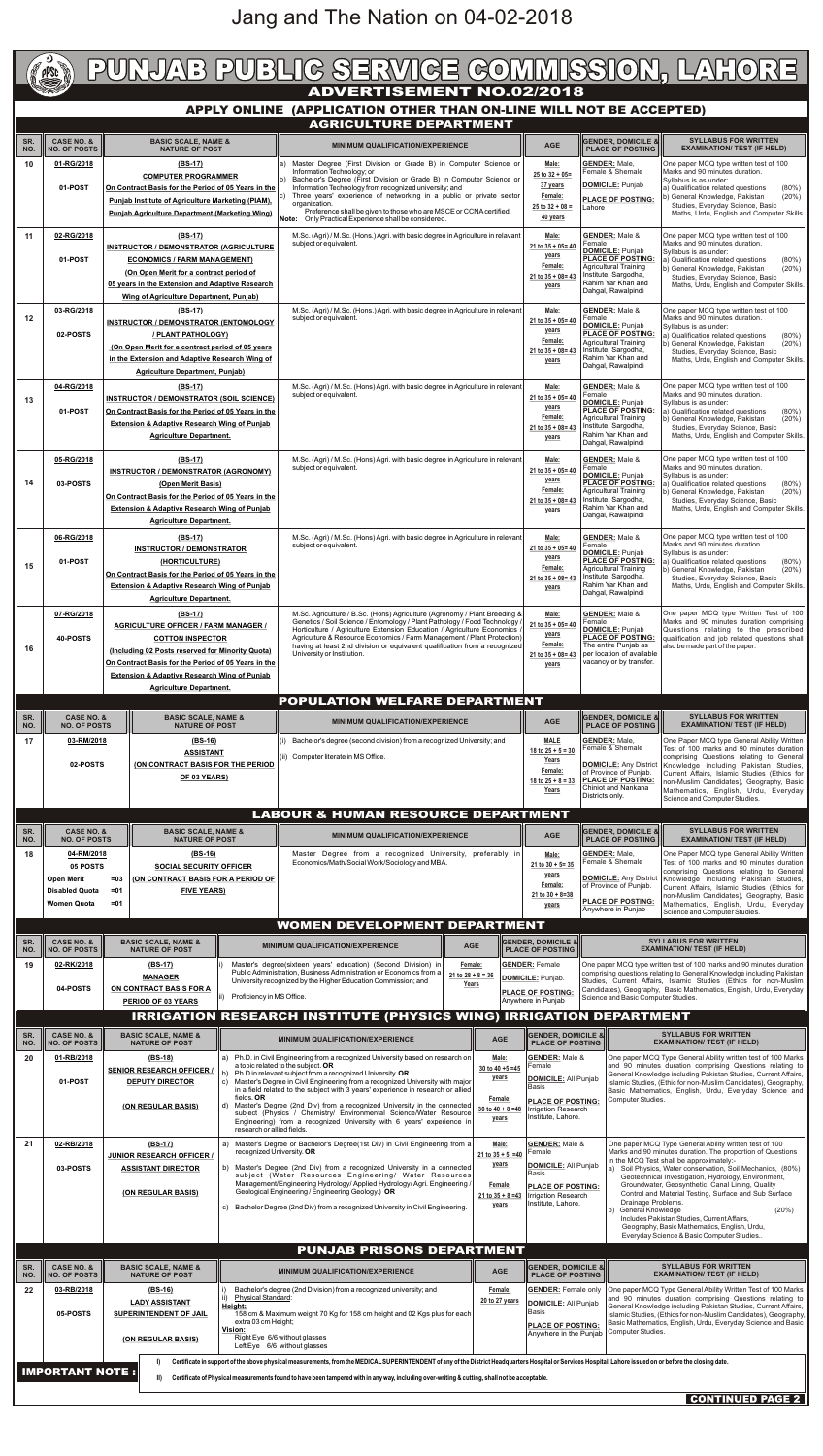|            |                                              |                                                                        |                         |                                                                                     | <b>ADVERTISEMENT NO.02/2018</b>                                                                                                                                                                                                                                                         |                                                                                   |                                                         |                                                          |                           | <b>PUNJAB PUBLIC SERVICE COMMISSION, LAHORE</b>                                                                                                                                                                       | Page-2                        |
|------------|----------------------------------------------|------------------------------------------------------------------------|-------------------------|-------------------------------------------------------------------------------------|-----------------------------------------------------------------------------------------------------------------------------------------------------------------------------------------------------------------------------------------------------------------------------------------|-----------------------------------------------------------------------------------|---------------------------------------------------------|----------------------------------------------------------|---------------------------|-----------------------------------------------------------------------------------------------------------------------------------------------------------------------------------------------------------------------|-------------------------------|
|            |                                              |                                                                        |                         |                                                                                     | <b>IRRIGATION DEPARTMENT</b>                                                                                                                                                                                                                                                            |                                                                                   |                                                         |                                                          |                           |                                                                                                                                                                                                                       |                               |
| SR.<br>NO. |                                              | <b>CASE NO. &amp;</b><br><b>NO. OF POSTS</b>                           |                         | <b>BASIC SCALE, NAME &amp;</b><br><b>NATURE OF POST</b>                             | MINIMUM QUALIFICATION/EXPERIENCE                                                                                                                                                                                                                                                        |                                                                                   | <b>AGE</b>                                              | <b>GENDER, DOMICILE &amp;</b><br><b>PLACE OF POSTING</b> |                           | <b>SYLLABUS FOR WRITTEN</b><br><b>EXAMINATION/ TEST (IF HELD)</b>                                                                                                                                                     |                               |
| 23         |                                              | 04-RB/2018                                                             |                         | (BS-17)                                                                             | B.Sc Engineering or B.E (Civil) or an<br>equivalent Qualification from University                                                                                                                                                                                                       |                                                                                   | Male:                                                   | <b>GENDER: Male, Female</b><br>& Shemale                 |                           | One paper MCQ Type Written Test of 100 Marks and 90<br>minutes duration. Syllabus is as under:-                                                                                                                       |                               |
|            |                                              | 50-POSTS<br>(INCLUDING 01 POST RESERVED                                |                         | <b>ASSISTANT EXECUTIVE ENGINEERS / SUB</b><br>DIVISIONAL OFFICER / ASSISTANT DESIGN | or Institution recognized by Pakistan<br>Engineering council; and                                                                                                                                                                                                                       |                                                                                   | $21 to 30 + 5 = 35 years$<br>Female:                    | DOMICILE: All Punjab<br> Basis                           |                           | i) Design of Hydraulic structure, Barrage, Fall,<br>Canal, head Regulator / Design of River Training                                                                                                                  | $(80\%)$                      |
|            |                                              | FOR DISABLED QUOTA, 03<br><b>POSTS RESERVED FOR</b>                    |                         | <b>ENGINEER / ASSISTANT DESIGN OFFICER /</b><br><b>ASSISTANT DIRECTOR FLOOD</b>     | Registered as "Engineer" with Pakistan<br>Engineering Council, except in a case                                                                                                                                                                                                         |                                                                                   | $21 to 30 + 8 = 38$ years<br>Disabled:                  | <b>PLACE OF POSTING:</b><br>Anywhere in Punjab           |                           | work Spur Embankments, apron, pitch etc.<br>/ Design of roof slab / Design and working of various<br>types of outlets / Draw off / capacity statement /                                                               |                               |
|            |                                              | <b>MINORITY QUOTA AND 08 POSTS</b><br><b>RESERVED FOR WOMEN QUOTA)</b> |                         | <b>MONITORING / ASSISTANT DIRECTOR</b><br>(ON PERMANENT BASIS)                      | where section 28(b) of the Pakistan<br>Engineering Council Act, 1976 (V of<br>1976) applies.                                                                                                                                                                                            |                                                                                   | $21$ to $30 + 10 = 40$ years                            |                                                          |                           | Discharge measurement of canal.<br>ii) Questions relating to General Knowledge                                                                                                                                        | (20%)                         |
|            |                                              |                                                                        |                         |                                                                                     |                                                                                                                                                                                                                                                                                         |                                                                                   |                                                         |                                                          |                           | including Pakistan Studies, Current Affairs,<br>Geography, Basic Mathematics, English, Urdu,<br>Everyday Science and Basic Computer Studies.                                                                          |                               |
|            |                                              |                                                                        |                         |                                                                                     | PUNJAB SMALL INDUSTRIES CORPORATION,<br><b>INDUSTRIES, COMMERCE &amp; INVESTMENT DEPARTMENT</b>                                                                                                                                                                                         |                                                                                   |                                                         |                                                          |                           |                                                                                                                                                                                                                       |                               |
| SR.        | <b>CASE NO. &amp;</b>                        | <b>BASIC SCALE, NAME &amp;   </b>                                      |                         |                                                                                     | <b>MINIMUM QUALIFICATION/EXPERIENCE</b>                                                                                                                                                                                                                                                 |                                                                                   |                                                         | <b>GENDER, DOMICILE &amp;</b>                            |                           | <b>SYLLABUS FOR WRITTEN</b>                                                                                                                                                                                           |                               |
| NO.<br>24  | <b>NO. OF POSTS</b><br>05-RB/2018            | <b>NATURE OF POST</b><br>$(BS-18)$                                     |                         |                                                                                     | Bachelor's degree in Civil Engineering from a University recognized by Higher                                                                                                                                                                                                           |                                                                                   | <b>AGE</b><br>Male:                                     | <b>PLACE OF POSTING</b><br><b>GENDER: Male &amp;</b>     |                           | <b>EXAMINATION/ TEST (IF HELD)</b><br>One paper MCQ Type Written Test of 100 Marks and 90                                                                                                                             |                               |
|            | 01-POST                                      | <b>CIVIL ENGINEER</b>                                                  |                         | Department, Corporate Sector or Private organization of repute.                     | Education Commission and having membership of Pakistan Engineering Council with;<br>Five years' Experience of working in relevant field of Government, Semi Government                                                                                                                  |                                                                                   | 28 to 35 + 5=40 years                                   | Female<br><b>DOMICILE:</b> All Punjab                    |                           | minutes duration. The proportion of Questions in the MCQ<br>Test shall be approximately:-                                                                                                                             |                               |
|            |                                              | <b>(ON CONTRACT BASIS</b>                                              | Note:-                  |                                                                                     | Experience in private entities shall be accepted if such entity is registered with<br>Securities & Exchange Commission of Pakistan, Registrar of Firms or any other                                                                                                                     |                                                                                   | Female:<br>$28$ to $35 + 8 = 43$ years                  | Basis<br><b>PLACE OF POSTING:</b>                        |                           | a) Bachelor's degree in Civil Engineering<br>b) General Knowledge including Pakistan Studies, (20%)                                                                                                                   | $(80\%)$                      |
|            |                                              | FOR THE PERIOD OF<br><b>05 YEARS</b> )                                 |                         | Regulatory Authority.                                                               | ii) Experience (Practical and Administrative) will be acceptable after prescribed                                                                                                                                                                                                       |                                                                                   |                                                         | <b>Throughout Punjab</b>                                 |                           | Current Affairs, Geography, Basic Mathematics,<br>English, Urdu, Everyday Science & Basic<br>Computer Studies.                                                                                                        |                               |
| 25         | 06-RB/2018                                   | $(BS-18)$                                                              | qualification.          |                                                                                     | Bachelor's degree in Architecture (five years full time course)from a University                                                                                                                                                                                                        |                                                                                   | Male:                                                   | <b>GENDER: Male &amp;</b>                                |                           | One paper MCQ Type Written Test of 100 Marks and 90                                                                                                                                                                   |                               |
|            | 01-POST                                      | <b>DEPUTY DIRECTOR</b><br>(ARCHITECT)                                  |                         |                                                                                     | recognized by Higher Education Commission and having membership of Pakistan<br>Council for Architects and Town Planners (PCATP) with five years' experience of<br>working in a relevant field of Government, Semi Government Department, corporate                                      |                                                                                   | 28 to 35 + 5=40 years                                   | Female<br><b>DOMICILE:</b> All Punjab                    |                           | minutes duration. The proportion of Questions in the MCQ<br>Test shall be approximately:-                                                                                                                             |                               |
|            |                                              | (ON CONTRACT BASIS<br>FOR THE PERIOD OF                                | Note:-<br>i)            | Sector or reputed private organization.                                             | Experience in private entities shall be accepted if such entity is registered with                                                                                                                                                                                                      |                                                                                   | Female:                                                 | Basis<br>28 to 35 + 8=43 years   PLACE OF POSTING:       |                           | a) Bachelor's degree in Architecture<br>b) General Knowledge including Pakistan Studies, (20%)                                                                                                                        | $(80\%)$                      |
|            |                                              | <b>05 YEARS</b> )                                                      | ii).                    | Regulatory Authority.                                                               | Securities & Exchange Commission of Pakistan, Registrar of Firms or any other<br>Experience (Practical/Administrative) will be accepted after Prescribed Qualification.                                                                                                                 |                                                                                   |                                                         | Throughout Punjab                                        |                           | Current Affairs, Geography, Basic Mathematics,<br>English, Urdu, Everyday Science & Basic<br>Computer Studies                                                                                                         |                               |
| 26         | 07-RB/2018                                   | $(BS-17)$                                                              |                         |                                                                                     | Master's degree in Graphic Design or Fashion Design (Sixteen years education) or<br>equivalent qualification with at least 60% marks or equivalent CGPA from a University   21 to 28 + 5=33 years                                                                                       |                                                                                   | Male:                                                   | <b>GENDER: Male &amp;</b><br>Female                      |                           | One paper MCQ Type Written Test of 100 Marks and 90<br>minutes duration. The proportion of Questions in the MCQ                                                                                                       |                               |
|            | 01-POST                                      | <b>FASHION DESIGNER</b><br><b>(ON CONTRACT BASIS</b>                   | Note:-                  | recognized by Higher Education Commission.                                          |                                                                                                                                                                                                                                                                                         |                                                                                   |                                                         | DOMICILE: All Punjab<br>Basis                            |                           | Test shall be approximately:-<br>a) Master's degree in Graphic Design                                                                                                                                                 | $(40\%)$                      |
|            |                                              | FOR THE PERIOD OF<br><b>05 YEARS</b> )                                 |                         |                                                                                     | In case a candidate claims that his/her qualification is equivalent to the prescribed<br>qualification, he/she will be required to submit equivalence of his/her qualification<br>issued by the Qualification Equivalence Determination Committee (QEDC) of                             |                                                                                   | Female:<br>21 to 28 + 8=36 years                        | <b>PLACE OF POSTING:</b><br>Throughout Punjab            | C)                        | b) Master's degree in Fashion Design<br>General Knowledge including Pakistan Studies, (20%)<br>Current Affairs, Geography, Basic Mathematics,                                                                         | $(40\%)$                      |
|            |                                              |                                                                        |                         | which his/her candidature shall be rejected.                                        | Industries, Commerce & Investment Department / HEC at the time of interview. Failing                                                                                                                                                                                                    |                                                                                   |                                                         |                                                          |                           | English, Urdu, Everyday Science & Basic<br>Computer Studies.                                                                                                                                                          |                               |
| 27         | 08-RB/2018<br>01-POST                        | $(BS-17)$<br><b>ASSISTANT CIVIL</b>                                    | Council.                |                                                                                     | Bachelor's degree (first division) in Civil Engineering from a University recognized by<br>Higher Education Commission and having membership of Pakistan Engineering 21 to 28 + 5=33 years                                                                                              |                                                                                   | Male:                                                   | <b>GENDER: Male &amp;</b><br>Female                      |                           | One paper MCQ Type Written Test of 100 Marks and 90<br>minutes duration. The proportion of Questions in the MCQ<br>Test shall be approximately:-                                                                      |                               |
|            |                                              | <b>ENGINEER / ASSISTANT</b><br><b>DIRECTOR (CIVIL)</b>                 |                         |                                                                                     |                                                                                                                                                                                                                                                                                         |                                                                                   | Female:                                                 | DOMICILE: All Punjab<br>Basis                            |                           | a) Bachelor's degree in Civil Engineering                                                                                                                                                                             | $(80\%)$                      |
|            |                                              | <b>(ON CONTRACT BASIS</b><br>FOR THE PERIOD OF                         |                         |                                                                                     |                                                                                                                                                                                                                                                                                         |                                                                                   | $21$ to $28 + 8 = 36$ years                             | <b>PLACE OF POSTING:</b><br>Throughout Punjab            |                           | b) General Knowledge including Pakistan Studies, (20%)<br>Current Affairs, Geography, Basic Mathematics,<br>English, Urdu, Everyday Science & Basic                                                                   |                               |
|            |                                              | <b>05 YEARS</b> )                                                      |                         |                                                                                     |                                                                                                                                                                                                                                                                                         |                                                                                   |                                                         |                                                          |                           | Computer Studies.                                                                                                                                                                                                     |                               |
| 28         | 09-RB/2018<br>01-POST                        | (BS-18)<br><b>STRUCTURAL</b>                                           |                         |                                                                                     | Master's degree in Structural Engineering from a University recognized by Higher<br>Education Commission and having membership of Pakistan Engineering Council with   28 to 35 + 5=40 years<br>three years' Experience, after post-Graduation, of working in a relevant field of        |                                                                                   | Male:                                                   | <b>GENDER: Male &amp;</b><br>Female                      |                           | One paper MCQ Type Written Test of 100 Marks and 90<br>minutes duration. The proportion of Questions in the MCQ<br>Test shall be approximately:-                                                                      |                               |
|            |                                              | <b>ENGINEER</b><br>(ON CONTRACT BASIS                                  | Organization.<br>Note:- |                                                                                     | Government, Semi Government Department, Corporate Sector or reputed Private                                                                                                                                                                                                             |                                                                                   | Female:<br>$28$ to $35 + 8 = 43$ years                  | <b>DOMICILE: All Punjab</b><br>Basis                     |                           | a) Master's degree in Structural Engineering<br>b) General Knowledge including Pakistan Studies, (20%)<br>Current Affairs, Geography, Basic Mathematics,                                                              | $(80\%)$                      |
|            |                                              | FOR THE PERIOD OF<br><b>05 YEARS</b> )                                 |                         | or any other Regulatory Authority.                                                  | Experience (Practical/Administrative) in private entities shall be accepted if such entity<br>is registered with Securities & Exchange Commission of Pakistan, Registrar of Firms                                                                                                       |                                                                                   |                                                         | <b>PLACE OF POSTING:</b><br><b>Throughout Punjab</b>     |                           | English, Urdu, Everyday Science & Basic<br>Computer Studies.                                                                                                                                                          |                               |
|            |                                              |                                                                        |                         |                                                                                     | <b>SPECIALIZED HEALTHCARE &amp; MEDICAL EDUCATION DEPARTMENT</b>                                                                                                                                                                                                                        |                                                                                   |                                                         |                                                          |                           |                                                                                                                                                                                                                       |                               |
| SR.<br>NO. | <b>CASE NO. &amp;</b><br>NO. OF POSTS        | <b>BASIC SCALE, NAME &amp;</b><br><b>NATURE OF POST</b>                |                         |                                                                                     |                                                                                                                                                                                                                                                                                         |                                                                                   |                                                         |                                                          |                           |                                                                                                                                                                                                                       | <b>GENDER, DOMICILE &amp;</b> |
| 29         |                                              |                                                                        |                         |                                                                                     |                                                                                                                                                                                                                                                                                         | <b>MINIMUM QUALIFICATION/EXPERIENCE</b>                                           |                                                         |                                                          |                           | <b>AGE</b>                                                                                                                                                                                                            | <b>PLACE OF POSTING</b>       |
|            | 05-RF/2018                                   | $(BS-19)$<br><b>ASSOCIATE PROFESSOR</b>                                |                         | a)<br>Registered with PMDC.<br>b)                                                   | Qualification as prescribed for initial recruitment to the post of Senior Registrar relevant specialty is as under:-<br>MBBS or Equivalent Qualification recognized by the PMDC.                                                                                                        |                                                                                   |                                                         |                                                          |                           | Male:<br>Shemale<br>30 to $50 + 5 = 55$ years                                                                                                                                                                         | <b>GENDER:</b> Male, Female & |
|            | 02-POSTS                                     | <b>PAEDIATRIC CARDIOLOGY</b>                                           |                         |                                                                                     | c) The following Postgraduate Qualifications like:-<br>FCPS/MD/MRCP/Diplomat American Board in relevant speciality or Equivalent Qualification recognized by PMDC; OR<br>ii) FCPS (Paediatrics)/MD (Paediatrics)/MRCP (Paediatrics)/Diplomat American Board (Paediatrics) or Equivalent |                                                                                   |                                                         |                                                          |                           | <b>DOMICILE: Candidates</b><br>Female:<br>the Province of Punjab.                                                                                                                                                     | domiciled in any district of  |
|            |                                              | (REGULAR BASIS)                                                        |                         | recognized by the PMDC.                                                             | Qualification recognized by PMDC with one year experience after Post-graduation in relevant specialty in an Institution                                                                                                                                                                 |                                                                                   |                                                         |                                                          |                           | 30 to $50 + 8 = 58$ years<br><b>PLACE OF POSTING:</b>                                                                                                                                                                 | The Children's Hospital,      |
|            |                                              |                                                                        |                         | C)                                                                                  | b) Five Years Experience as Assistant Professor in relevant specialty in an Institution recognized by PMDC.<br>With at-least 03 Research Papers published in a Medical Journal recognized by PMDC while working as Assistant Professor.                                                 |                                                                                   |                                                         |                                                          |                           | Multan.                                                                                                                                                                                                               | Lahore, Faisalabad &          |
| SR.        | <b>CASE NO. &amp;</b>                        | <b>BASIC SCALE, NAME &amp;</b>                                         |                         |                                                                                     | <b>ENERGY DEPARTMENT</b><br><b>MINIMUM QUALIFICATION/EXPERIENCE</b>                                                                                                                                                                                                                     | <b>AGE</b>                                                                        |                                                         | <b>GENDER, DOMICILE &amp;</b>                            |                           | <b>SYLLABUS FOR WRITTEN</b>                                                                                                                                                                                           |                               |
| NO.<br>30  | <b>NO. OF POSTS</b><br>04-RF/2018            | <b>NATURE OF POST</b><br>$(BS-17)$                                     |                         |                                                                                     | Bachelor's degree in Electrical Engineering (Second                                                                                                                                                                                                                                     | Male:                                                                             | <b>GENDER:</b> Male, Female &                           | <b>PLACE OF POSTING</b>                                  |                           | <b>EXAMINATION/ TEST (IF HELD)</b><br>One paper MCQ type written test of 100 marks of 90 minutes duration                                                                                                             |                               |
|            | 01-POST                                      | <b>ASSISTANT ELECTRIC INSPECTOR</b><br>ON CONTRACT BASIS FOR A         |                         |                                                                                     | Division) from a recognized University or an<br>equivalent qualification and registration as<br>professional Engineer with the Pakistan Engineering                                                                                                                                     | 21 to 30+ 5= 35 Years<br>Female:                                                  | Shemale<br>DOMICILE: Punjab<br><b>PLACE OF POSTING:</b> |                                                          |                           | comprising questions relating to qualification of the post and General<br>Knowledge including Pakistan Studies, Current Affairs, Islamic Studies<br>(Ethics for non-Muslim Candidates), Geography, Basic Mathematics, |                               |
|            |                                              | PERIOD OF 05 YEARS                                                     |                         | Council.                                                                            | <b>PUNJAB PUBLIC SERVICE COMMISSION (S&amp;GAD)</b>                                                                                                                                                                                                                                     | $21 to 30 + 8 = 38$ Years                                                         | Anywhere in Punjab                                      |                                                          |                           | English, Urdu, Everyday Science and Basic Computer Studies.                                                                                                                                                           |                               |
| SR.<br>NO. | <b>CASE NO. &amp;</b><br><b>NO. OF POSTS</b> | <b>BASIC SCALE, NAME &amp;</b><br><b>NATURE OF POST</b>                |                         |                                                                                     | <b>MINIMUM QUALIFICATION/EXPERIENCE</b>                                                                                                                                                                                                                                                 | <b>AGE</b>                                                                        |                                                         | <b>GENDER, DOMICILE &amp;</b><br><b>PLACE OF POSTING</b> |                           | <b>SYLLABUS FOR WRITTEN</b><br><b>EXAMINATION/ TEST (IF HELD)</b>                                                                                                                                                     |                               |
| 31         | 35-RE/2017                                   | $(BS-17)$                                                              |                         |                                                                                     | Master's Degree(second division) in Statistics or<br>Economics from a University recognized by Higher                                                                                                                                                                                   | Male:                                                                             | <b>GENDER: All (Male, Female &amp;</b><br>Shemale)      |                                                          |                           | One paper MCQ type Written Test of 100 marks and 90 minutes                                                                                                                                                           |                               |
|            | 01-POST                                      | <b>ASSISTANT DIRECTOR RESEARCH</b><br><b>ON ALL PUNJAB BASIS</b>       |                         | <b>Education Commission.</b>                                                        |                                                                                                                                                                                                                                                                                         | $22$ to $30 + 5 = 35$ years<br>Female:                                            | DOMICILE: Punjab<br><b>PLACE OF POSTING:</b>            |                                                          |                           | duration comprising questions relating to Prescribed Qualification of<br>the Post and General Knowledge including Pakistan Studies, Current<br>Affairs, Geography, Basic Mathematics, English, Urdu, Everyday         |                               |
|            |                                              | (ON REGULAR BASIS)                                                     |                         |                                                                                     | PUBLIC PROSECUTION DEPARTMENT                                                                                                                                                                                                                                                           | $22 to 30 + 8 = 38 \text{ years}$                                                 | <b>PPSC Head Office, Lahore</b>                         |                                                          |                           | Science and basic Computer Studies.                                                                                                                                                                                   |                               |
| SR.<br>NO. | CASE NO. &<br><b>NO. OF POSTS</b>            | <b>BASIC SCALE, NAME &amp;</b><br><b>NATURE OF POST</b>                |                         |                                                                                     | <b>MINIMUM QUALIFICATION/EXPERIENCE</b>                                                                                                                                                                                                                                                 | <b>AGE</b>                                                                        |                                                         | <b>GENDER, DOMICILE &amp;</b><br><b>PLACE OF POSTING</b> |                           | <b>SYLLABUS FOR WRITTEN</b><br><b>EXAMINATION</b>                                                                                                                                                                     |                               |
| 32         | 01-RH/2018                                   | (BS-18+Rs.55000/- Non-Practicing                                       |                         | High Court;                                                                         | Eight (8) years practice as an advocate of the Lahore                                                                                                                                                                                                                                   | Male, Female &                                                                    | <b>GENDER:</b> Male, Female &                           |                                                          | Law-I (Subjective)        | 100 marks<br>100 marks                                                                                                                                                                                                | 03 hours<br>02 hours          |
|            | 10-POSTS                                     | <b>Allowance per Month)</b>                                            |                         |                                                                                     | <b>OR</b><br>Six (6) years practice as an advocate of the Lahore                                                                                                                                                                                                                        | Shemale: 35 to 50 years Shemale<br>Note:                                          | DOMICILE: Punjab                                        |                                                          | Law-II (Objective)        | <b>Total</b><br>200 marks<br>Psychological Test & Viva Voce<br>100 marks                                                                                                                                              |                               |
|            |                                              | <b>DEPUTY PROSECUTOR GENERAL</b>                                       |                         | Law;                                                                                | High Court if holding a Post-Graduate Degree in<br>OR                                                                                                                                                                                                                                   | The cut-off date to<br>determine the age shall                                    | <b>PLACE OF POSTING:</b><br>Anywhere in Punjab          |                                                          |                           | <b>Grand Total</b><br>300 marks<br>Law-I (Subjective) Total Marks 100                                                                                                                                                 |                               |
|            |                                              | (ON REGULAR BASIS)<br>(Including 01 post reserved for                  |                         | service and a Bachelor's Degree in Law;                                             | (ii) Ten (10) years experience in the prescribed civil<br><b>OR</b>                                                                                                                                                                                                                     | be the 1st January 2018<br>however all the other                                  |                                                         |                                                          | ii)                       | The Pakistan Penal Code, 1860.<br>The Code of Criminal Procedure, 1898.                                                                                                                                               |                               |
|            |                                              | Minorities & 01 post reserved for                                      |                         | Barrister-at-Law;                                                                   | Seven (7) years experience in the prescribed civil<br>service and a Post-Graduate Degree in Law or                                                                                                                                                                                      | conditions for eligibility<br>will be determined on or<br>before the closing date |                                                         |                                                          | iii)<br>iv)               | The Qanun-e-Shahadat Order, 1984.<br>Constitution of Islamic Republic of Pakistan, 1973                                                                                                                               |                               |
|            |                                              | Disabled persons)                                                      |                         |                                                                                     | <b>OR</b><br>(iii) Seven (7) years experience as Assistant Prosecutor                                                                                                                                                                                                                   | for receipt of<br>applications.                                                   |                                                         |                                                          |                           | Law-II (Objective) Total Marks 100                                                                                                                                                                                    |                               |
|            |                                              |                                                                        |                         | General;                                                                            | <b>OR</b><br>Ten (10) years experience as a Public Prosecutor                                                                                                                                                                                                                           | <b>Candidates will produce</b><br>the original certificates<br>at the time of     |                                                         |                                                          | ii)<br>iii)               | Control of Narcotic Substances Act, 1997.<br>Juvenile Justice System Ordinance, 2000.<br>Probation and Parole Laws.                                                                                                   |                               |
|            |                                              |                                                                        |                         | and a Bachelor's Degree in Law.<br>Note (i):                                        |                                                                                                                                                                                                                                                                                         | Psychological<br>Assessment and                                                   |                                                         |                                                          | iv)<br>V)                 | National Accountability Bureau Ordinance, 1999<br>Prevention of Corruption Act, 1947 with Punjab Anti-                                                                                                                |                               |
|            |                                              |                                                                        |                         | not be considered for the post:-<br>i. Blind                                        | The following categories of Disabled persons shall                                                                                                                                                                                                                                      | Interview to<br>authenticate their claim<br>in the application form.              |                                                         |                                                          | VI)<br>$\vert$ vii)       | Corruption Establishment Rules, 1985<br>Anti-Terrorism Act, 1997<br>The West Pakistan Maintenance of Public Order, 1960                                                                                               |                               |
|            |                                              |                                                                        |                         | li. Deaf & Dumb                                                                     |                                                                                                                                                                                                                                                                                         |                                                                                   |                                                         |                                                          | viii)                     | Medical Jurisprudence and Application of Forensic Science<br>to Criminal Cases.                                                                                                                                       |                               |
|            |                                              |                                                                        |                         | Note (ii):                                                                          | Experience certificate showing exact dates<br>containing complete information from President                                                                                                                                                                                            |                                                                                   |                                                         |                                                          | $\mathsf{ix}$             | High Court Rules and Orders, (Volume-III) and Supreme<br>Court Rules.                                                                                                                                                 |                               |
|            |                                              |                                                                        |                         |                                                                                     | District Bar Association/ Sub Divisional Bar<br>Association duly countersigned, affixing rubber<br>stamp of District and Sessions Judge concerned                                                                                                                                       |                                                                                   |                                                         |                                                          | Note:<br>(i)              | A candidate shall have to obtain 40% marks in each paper<br>and 50% marks in the aggregate to qualify for interview.                                                                                                  |                               |
|            |                                              |                                                                        |                         | submitted.                                                                          | (in original) also having membership shall be                                                                                                                                                                                                                                           |                                                                                   |                                                         |                                                          |                           | Thereafter, a candidate shall also secure 50% marks in the<br>interview to be held eligible for final merit list of successful                                                                                        |                               |
|            |                                              |                                                                        |                         |                                                                                     |                                                                                                                                                                                                                                                                                         |                                                                                   |                                                         |                                                          | (ii)                      | candidates.<br>Negative marking shall be made and 0.50 marks shall be<br>deducted for each incorrect answer in the MCQ papers.                                                                                        |                               |
|            |                                              |                                                                        |                         |                                                                                     |                                                                                                                                                                                                                                                                                         |                                                                                   |                                                         |                                                          | <b>Number of Chances:</b> | Only three(03) chances are allowed to a candidate to appear in the<br>examination of Deputy Prosecutor General (BS-18).                                                                                               |                               |